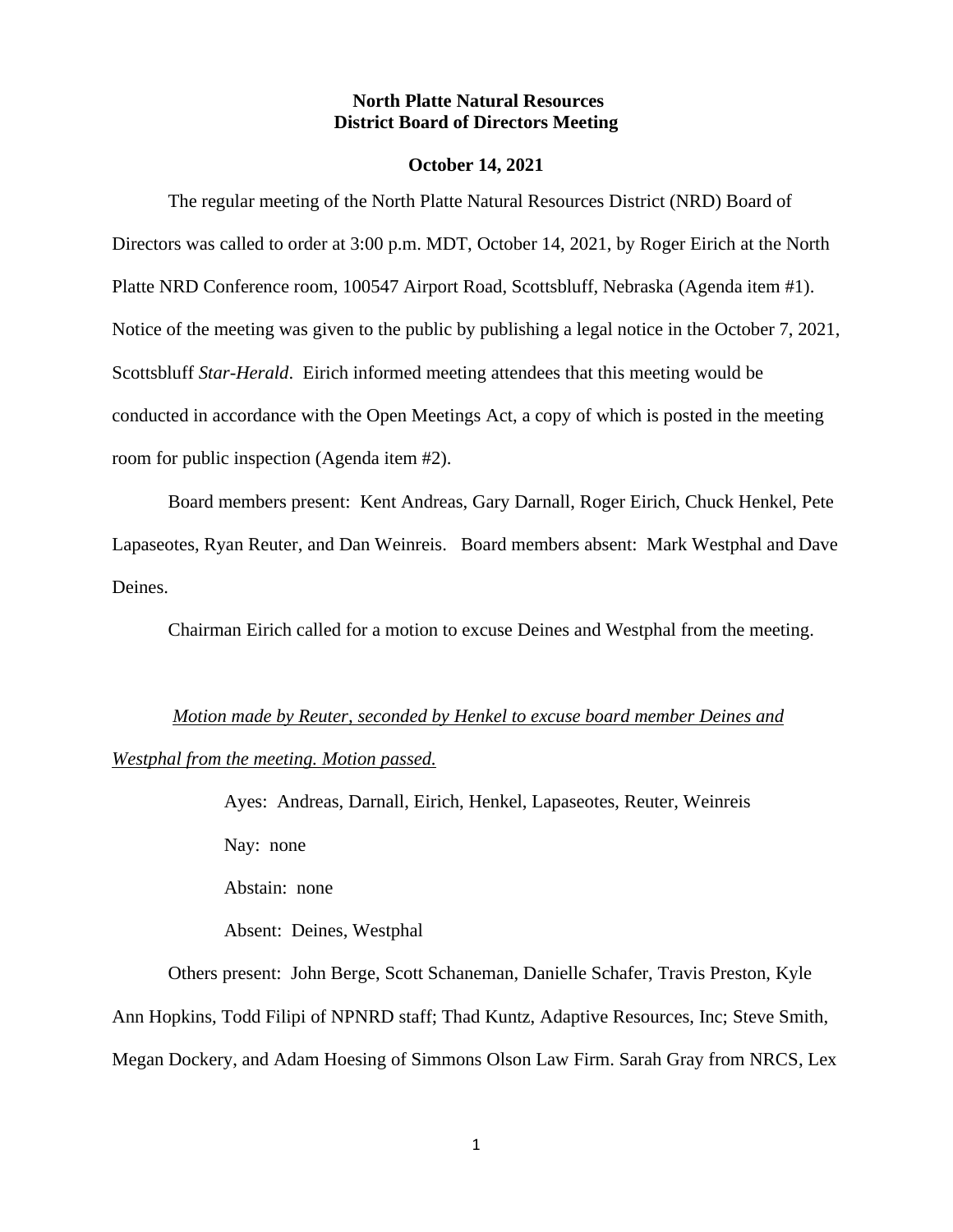Larsen JG Elliot, Wyatt and Kimi Kramer and Robert Brenner legal counsel representing the Kramer's.

The following items of informational material were made available to the Directors electronically prior the Board Meeting:

- 1. Meeting Notice
- 2. Agenda
- 3. Minutes, North Platte Natural Resources District Board of Directors Meeting, September 9, 2021.
- 4. Treasurers Report
- 5. Manager's Report
- 6. Minutes, North Platte Natural Resources District Water Resources Committee Meeting, September 30, 2021.
- 7. Minutes, North Platte Natural Resources District Joint Committee Meeting, September 30, 2021.
- 8. Letter from Steven C Smith, Regarding Complaint by Wyatt & Kimi Kramer, dated September 17, 2021.
- 9. Motion to move the November 2021 Regular Board Meeting to November 18th due to the Veteran's Day Holiday.
- 10. Hazard Mitigation Adoption Resolution Number 21-21 dated October 14th, 2021.
- 11. Agenda from the District Operations Committee Meeting dated August 12, 2021.
- 12. Copy of the Nebraska Erosion & Sediment Control Act Complaint Form and Written Details of Claim from Wyatt & Kimi Kramer.
- 13. North Platte Natural Resources District Rules & Regulations for Implementing the Erosion & Sediment Control Act, Adopted by the Board of Directors – April 12, 2018.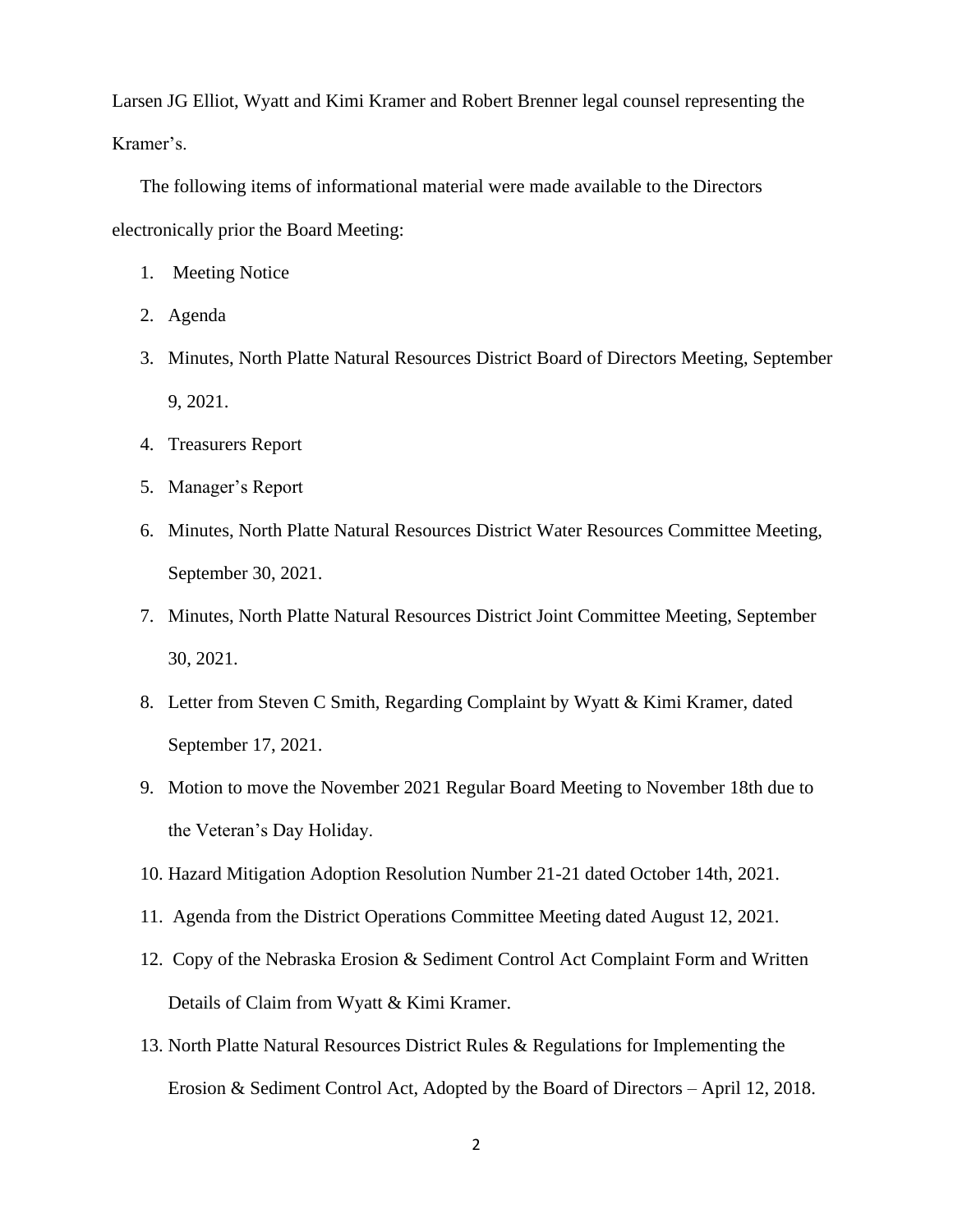- 14. Letter from Steven C Smith, regarding Legal Counsel on the Complaint by Wyatt & Kimi Kramer, dated August 3, 2021.
- 15. Investigative Report by the North Platte Natural Resources District, regarding Erosion Issues July 27th, 2021, Along the South Channel of the North Platte River.
- 16. Minutes, North Platte Natural Resources District, District Operations Committee, August 12, 2021.
- 17. Multiple Pictures taken by the North Platte Natural Resources District, regarding the Complaint by Wyatt & Kimi Kramer.

## **3. Approval of Minutes of Previous Meeting**

The Board reviewed the minutes of the September 9, 2021, regular Board meeting.

*Moved by Reuter, seconded by Weinreis, to approve the minutes of the September 9, 2021* 

*regular Board meeting. Motion passed.*

Ayes: Andreas, Darnall, Eirich, Lapaseotes, Reuter, Weinreis,

Nay: none

Abstain: Henkel

Absent: Deines, Westphal

 Ryan Reuter reviewed the Treasurer's report with the Board. *Motion made by Henkel, seconded by Weinreis, to accept the Treasurer's report and pay the bills as listed. Motion passed.*

> Ayes: Andreas, Darnall, Eirich, Henkel, Lapaseotes, Reuter, Weinreis, Nay: none Abstain: none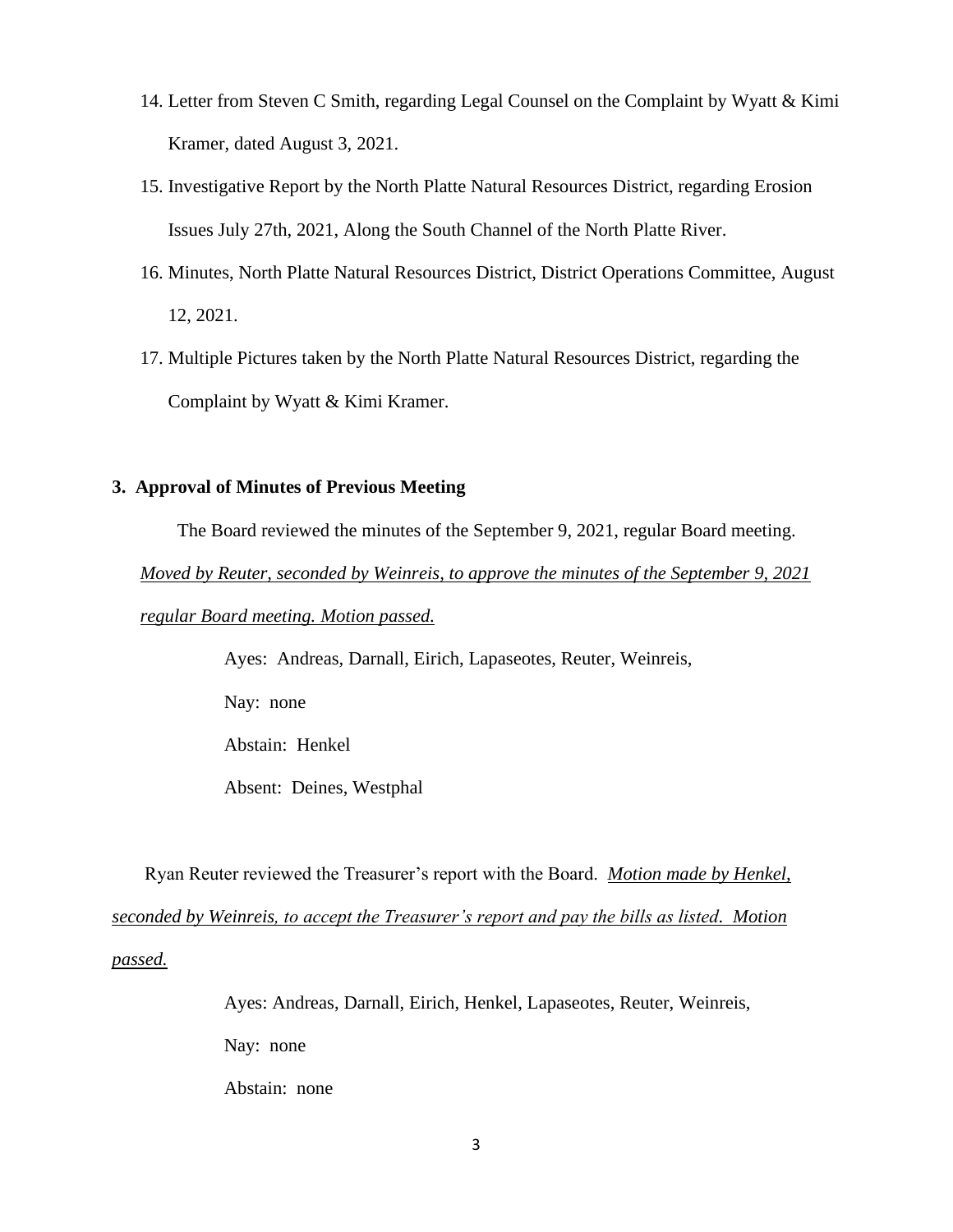Absent: Deines, Westphal

#### **5. Comments from the Public**

There were no comments from the public.

#### **6. Manager's Report**

### Administrative:

Flu Shot Clinic – On October 21, we will be holding our annual health fair for employees where they will be able to get flu shots, COVID shots and blood screenings.

Personnel Manual – In reviewing some of our personnel policies, Danielle, Scott, and I determined that there may be some need to amend this policy in the future to account for some necessary changes to the short-term disability program.

Projects and Programs:

SW Infrastructure – As you know, for several months we have been working with DNR to

determine if there was an appropriate nexus for the NRD to work with surface water districts in the area to assist them with much needed infrastructure upgrades and repairs. This would be done for those districts to aid the NRD in IMP requirements. We are going to aid them in seeking federal funding to be matched by state funding and have a conference call with the Bureau planned for a discussion of WaterSmart as a funding mechanism. We are also working on an FAQ document and a list of some of the assistance that these districts might be able to perform for us.

Drought Planning – As you will note in the minutes from the Water Resources Committee, that committee will be considering some potential amendments to the Drought Plan that will require some rules changes if they choose to go forward with additional regulation in the case of drought.

Telemetry – As you will note in the minutes from the Water Resources Committee, that committee is looking at ways that we can make our Telemetry project more cost-effective.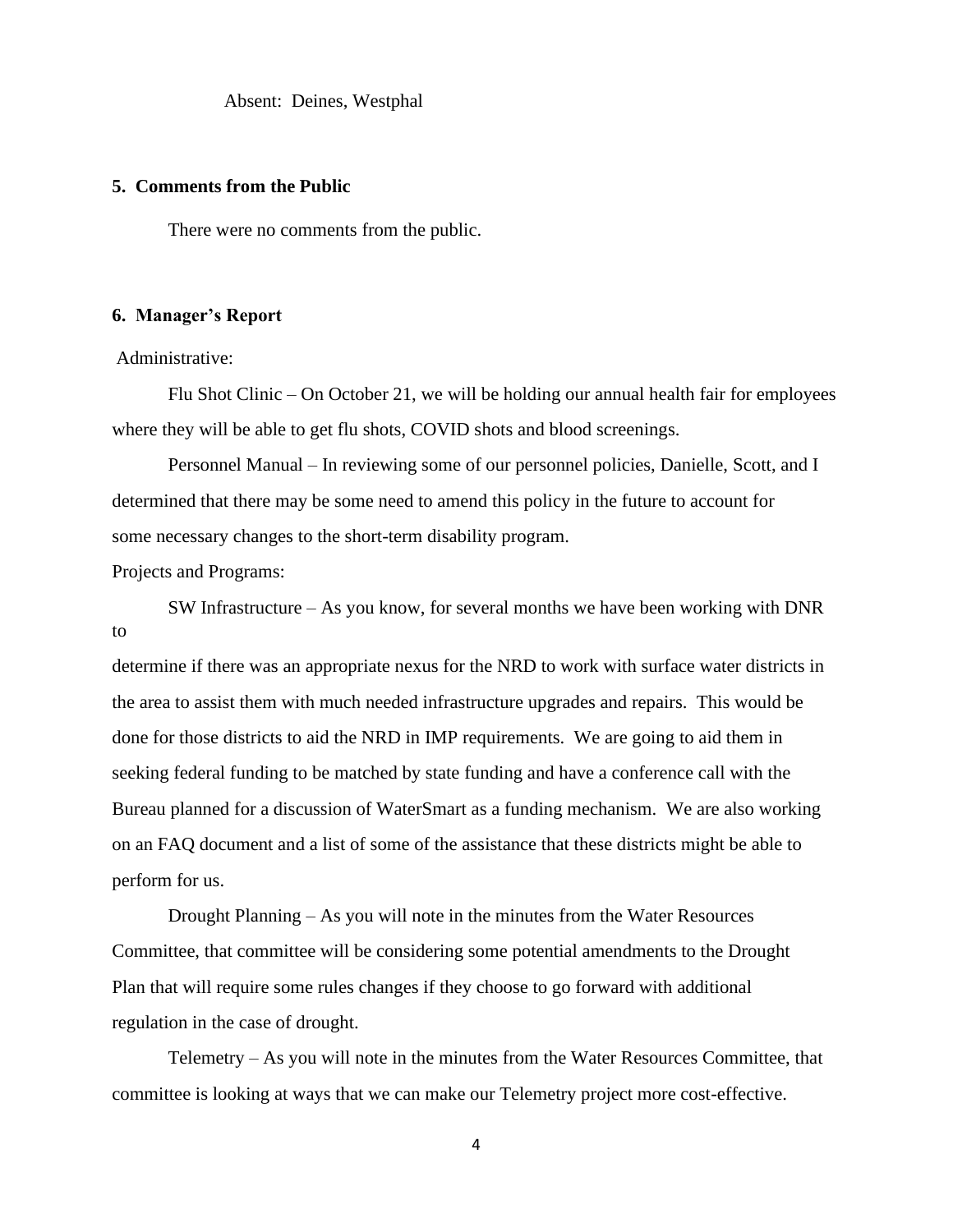Schaneman Recharge Project – We are anticipating seeing orders from the Department of Natural Resources this next month that will authorize the operation of the Schaneman Recharge facility next year for intentional recharge.

Morill/Lyman/Henry Joint Water Board – The Joint Water Board has approached us about doing a temporary lease of some farm ground that they own near their well fields for wellhead protection and for returns of consumptive use back to the system. We have drafted a contract for their review and are expecting to hear back from them soon.

"Urban" Forestry Program – Todd and I are working on a pilot project to put into place an "urban" forestry program to address some of the dead and dying trees in our municipal canopies. This would be a simple cost-share program for tree removal and replacement.

Robust Review – This District, along with the other Upper Platte NRDs is prepared to move forward with the Robust Review of our water savings activities, and we are awaiting a scope from our consultants as the last step.

NSWCP for Fire Damage – As you may recall, there are several landowners that suffered fire losses this summer that have approached us for cost share for dirt work, reseeding and fencing. We are awaiting information from NEMA before we proceed with those applications to determine whether any cost-share would be reimbursable from the state in the event of a declared disaster.

Insurance Coverage for District – I have had several phone calls with Nate Fox, our insurance agent for LARM to determine whether there will be continuing coverage offered through LARM after this year.

City of Scottsbluff – Scott and I have been working with the City of Scottsbluff related to some concerns of theirs with persistent flooding that occurs on the Winters Creek diversion near Target. We have met with the district and some downstream appropriators to determine whether a permanent fix is possible.

Water Conserving Crops – Scott and I hosted a zoom with several staff from extension about millet and field peas as water conserving and nitrogen digesting crops. This was a very informative session that outlined some significant obstacles to such an alternative cropping program.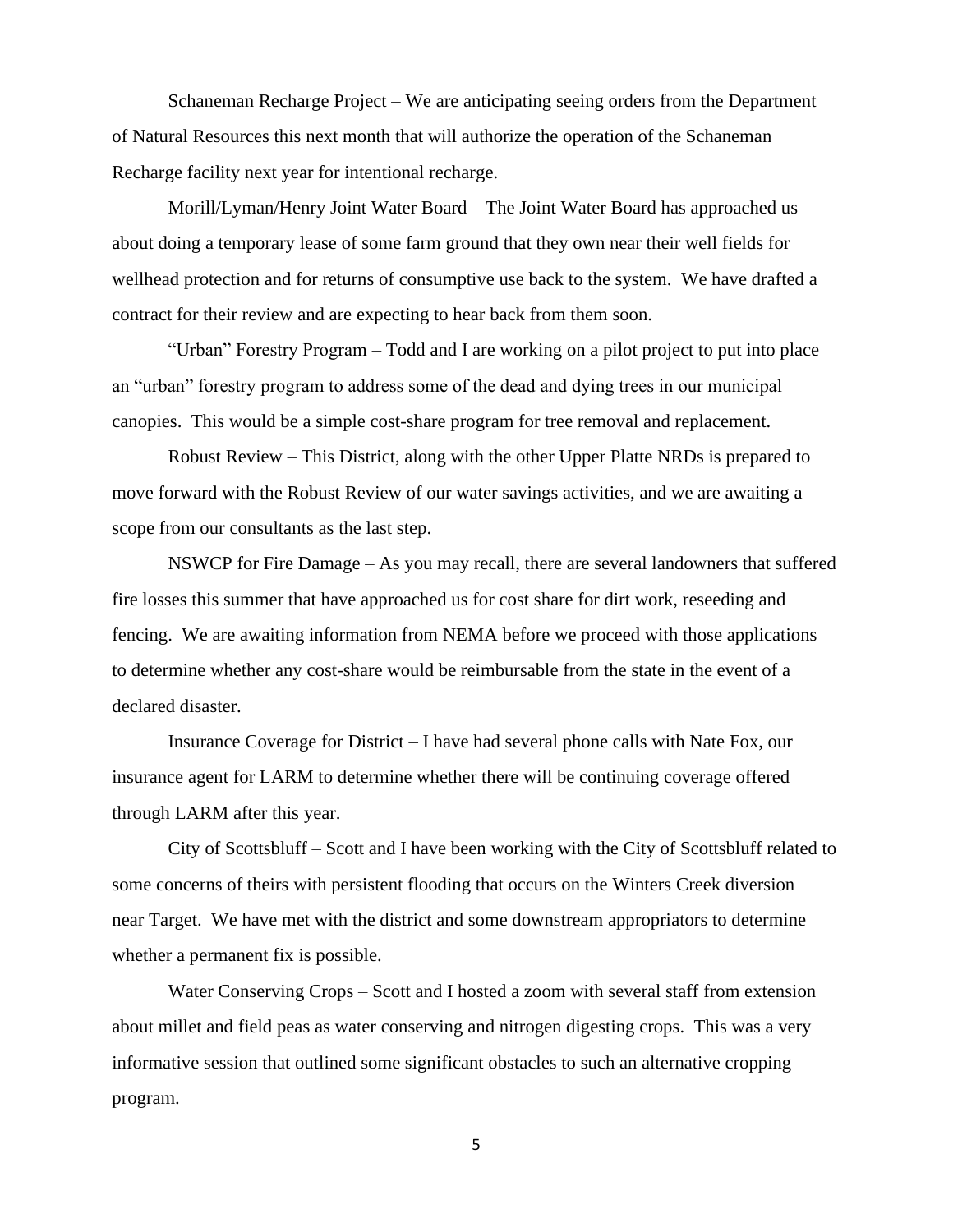Erdman Request – As you know, Senator Erdman sent a follow-up inquiry related to our response to his Legislative Resolution – LR 23, an interim study to determine whether NRDs were fulfilling their originally intended purpose. We have drafted a response for Roger's signature and will transmit that to the committee staff tomorrow.

StreamNet – This university program is a series of water quality samplers in several different areas of our District on surface water flows. I received a briefing on this project a couple of weeks ago, and it is very impressive. Unfortunately, the researchers are finding very high nitrates coming out of the Gering Valley Drain. NPNRD may partner with them in the future for real time sampling of groundwater near the surface water samples that are being collected.

#### Outreach:

Chamber Ag Committee – I was the featured speaker at the Chamber Ag Committee last week to discuss our highly successful water tour.

Range and Land Judging – I will be meeting with my counterparts from South Platte and Upper Niobrara White NRDs to discuss how our staffs will work with these contests in the future.

Water for Food Global Forum – I presented (virtually) on a panel at the Water for Food Global Forum earlier today in reference to nitrates.

I will be attending the Manager's Meeting in Chadron on November 2.

#### **7. Presentation on Soil Conservation and Tree Department**

Todd Filipi provided the Board an update on resource programs and projects. There were 70,000 trees sold in FY 21 of which 60% in this fiscal year were planted by NPNRD Staff. Quantity and diversity of tree stock may be limited and will more than likely show a 30% increase in tree prices, Filipi noted that the retail prices from the NPNRD may need to go up as well.

125 larger trees have been delivered and planted in area communities for the Fall tree program, formerly the Re-tree program.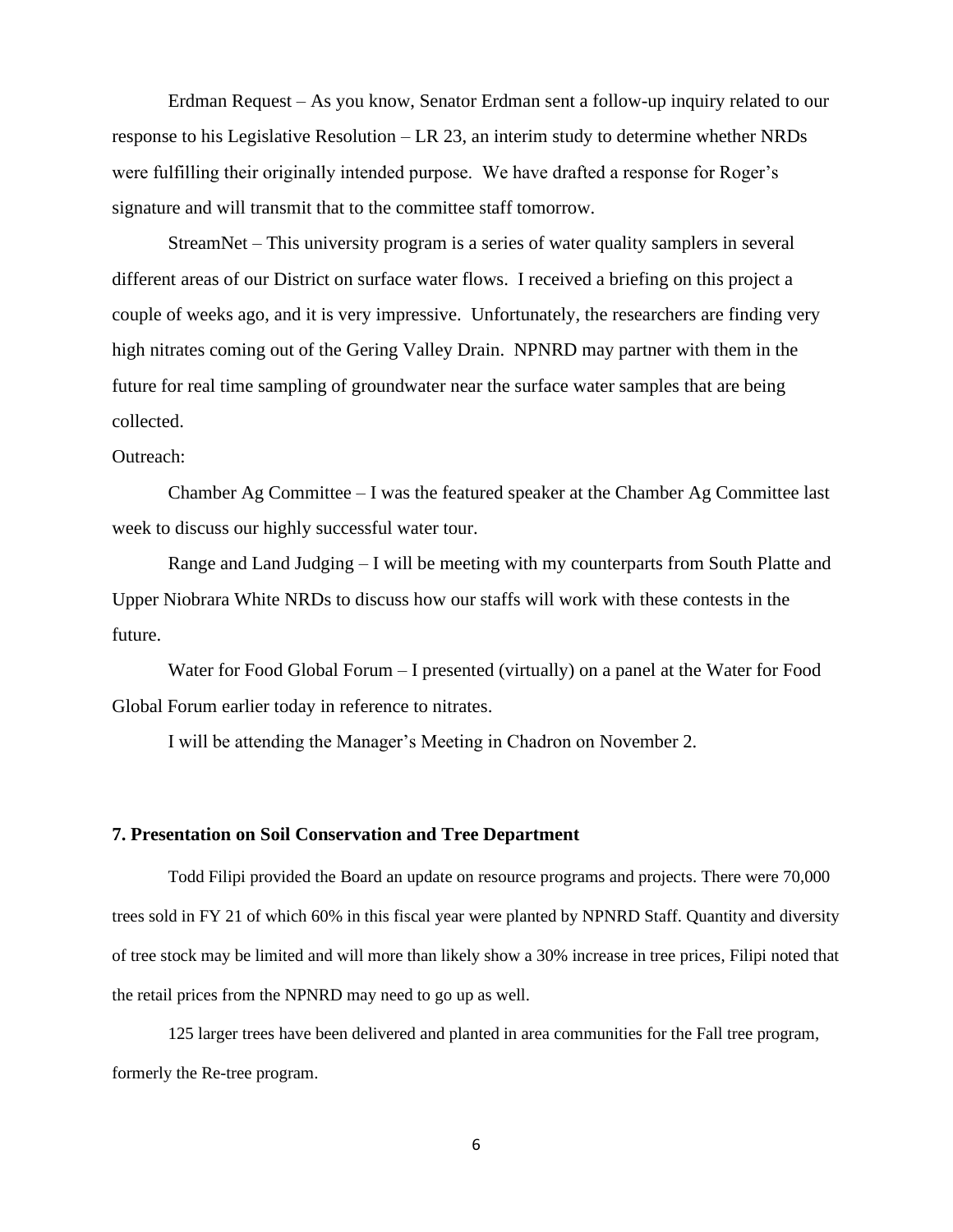Filipi and Resource Technician Ken Ridgeway continue to work with producers that have been affected by the recent wildfires in this District. The needs of those producers mainly range from reseeding of pastures, perimeter and cross fencing as well as replacing damaged water systems.

There has been some interest from producers in new grass plantings and the use of cover crops in their operations, but plantings have been few mainly due to the extended dry weather.

The Resource Department is currently looking at different options on a grass drill and will likely pursue a grant through the Nebraska Environmental Trust to secure some of the funds needed for a new seed drill.

Filipi finished his presentation by showing a few short video clips of the revitalization project of Spotted Tail Creek.

#### **8. Water Resources Committee Report**

Berge provided the report from the committee highlighting the following topics discussed during the meeting.

Telemetry program costs are far higher than what was initially anticipated. The cost of data along with the maintenance costs of the network are becoming hard to justify as a cost savings to the District taxpayers. The need to switch the network over to 5G or convert to satellite is a cost that will surely need to be discussed in the very near future. The largest issue with the telemetry network is the reliability of communication, via cellular and satellite technology. The Water Department Staff are constantly troubleshooting units that do not communicate. Consistently one third of the network is down due to connectivity issues. These issues will need to be discussed and decisions will need to be made regarding the life of the telemetry program.

The drought plan was discussed among the Committee members and largely the feelings of the Committee were that the plan revolved around education and information but was absent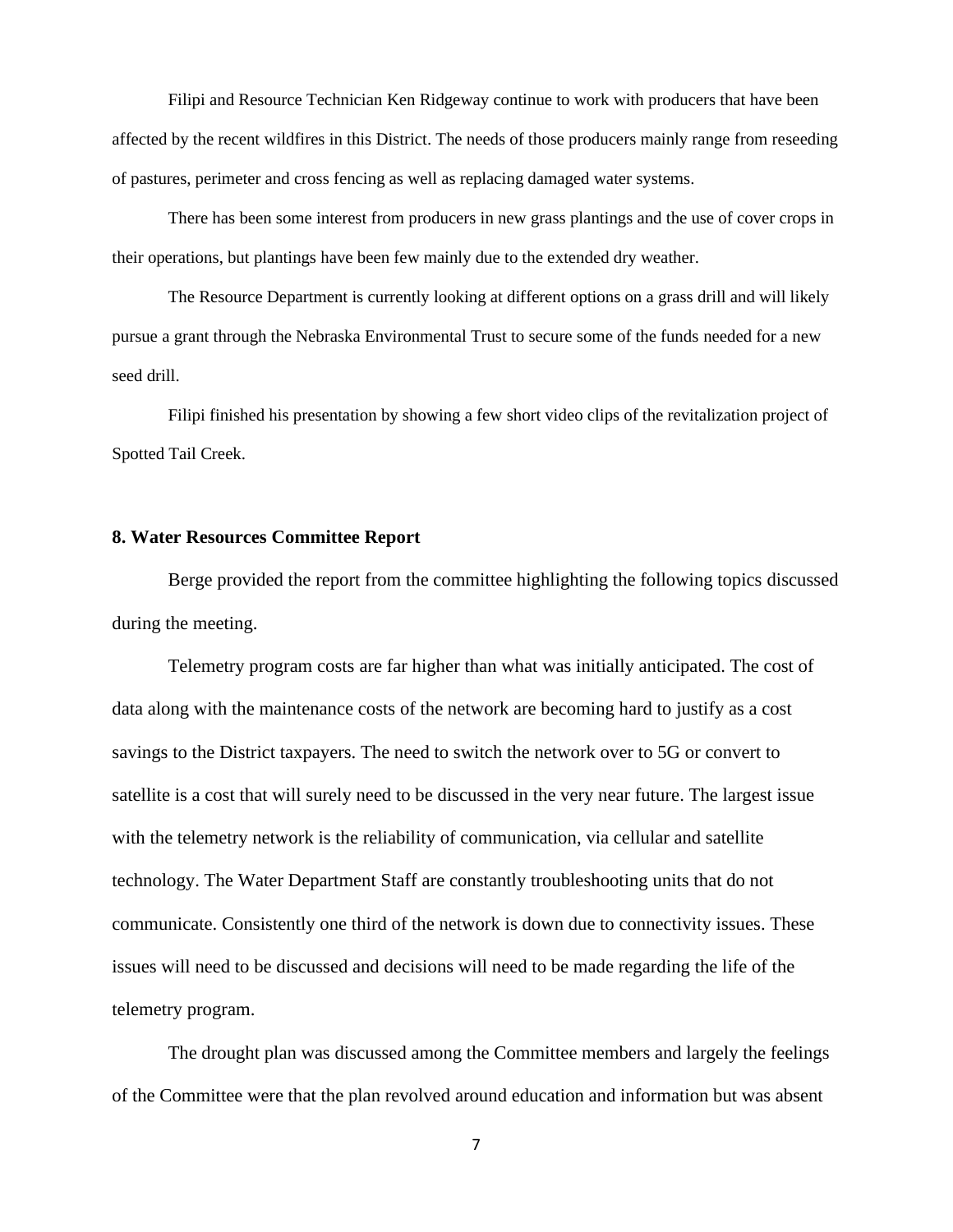language regarding actual irrigation management measures during drought, such as triggers for allocation reduction. Committee members felt it would be necessary to re-examine the drought plan and look for ways to address water management issues in water short years.

The unified plan was discussed with nothing more to really add to the discussion. Berge discussed the positive aspects of the plan as well as the pitfalls. Berge said there was no real certainty in the plan regarding a fully appropriated status.

A nitrate sampling presentation was given by Craig Uhrig during the Committee meeting and more information regarding the data collected will be presented to the Board in upcoming months.

There were no action items or recommendations that needed to be considered from the Water Resources Committee meeting.

## **9. District Operations and Executive Committees Joint Committee Report**

Ryan Reuter Chairman of the Joint Committee will present the report during Item 12 on the agenda.

#### **10. Consideration of Changing the Date for the Regular Board Meeting in November**

 *Motion made by Henkel, seconded by Reuter to move the November Board meeting date to November 18th at 3:00 p.m. Motion passed.* 

> Ayes: Andreas, Darnall, Eirich, Henkel, Lapaseotes, Reuter, Weinreis Nay: none Abstain: none Absent: Deines, Westphal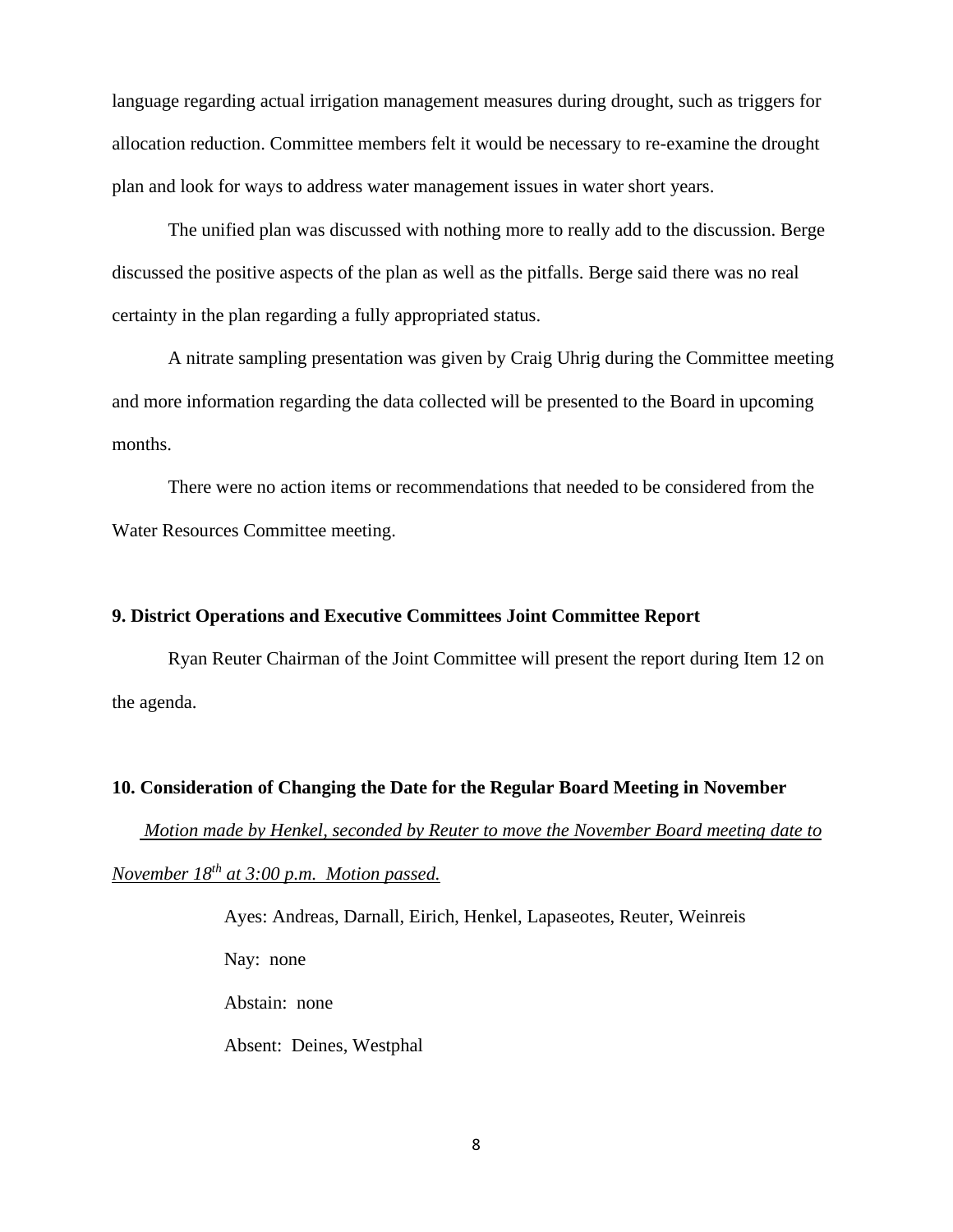#### **11. Consideration of Resolution on the District Hazard Mitigation Plan**

 *Motion made by Andreas, seconded by Reuter to adopt Resolution 21-21 the most recent and FEMA approved version of the North Platte NRD Multi-Jurisdictional Hazard Mitigation Plan Update in its entirety. Motion passed.* 

> Ayes: Andreas, Darnall, Eirich, Henkel, Lapaseotes, Reuter, Weinreis Nay: none Abstain: none Absent: Deines, Westphal

# **12. Consideration of the District Operations Recommendation on the Erosion and Sediment Control Act Complaint by Wyatt Kramer**

Ryan Reuter and Chairman Roger Eirich asked Berge to summarize this item. Berge began the discussion by providing background on the complaint filed by Wyatt and Kimi Kramer. Berge went on to provide explanation to why the recommendation to dismiss the complaint was warranted based on lack of authority for streambank erosion in the District Rules and Regulations. Berge mentioned that there was also an inability to properly process and provide any remedy for the complaint because of the lack of soil loss tolerance levels for this type of erosion established by the Natural Resources Conservation Service. Berge stated the conflict-of-interest allegation against Attorney Steve Smith could not be supported based on the outcome and decisions of the Joint Committee meeting held on September 30, 2021. Berge concluded by saying, this time in the meeting will be an opportunity for the Kramer's to discuss their complaint and concerns in front of the full Board of Directors.

Wyatt Kramer asked that the CD of videos and the maps provided with the complaint documents be available for viewing.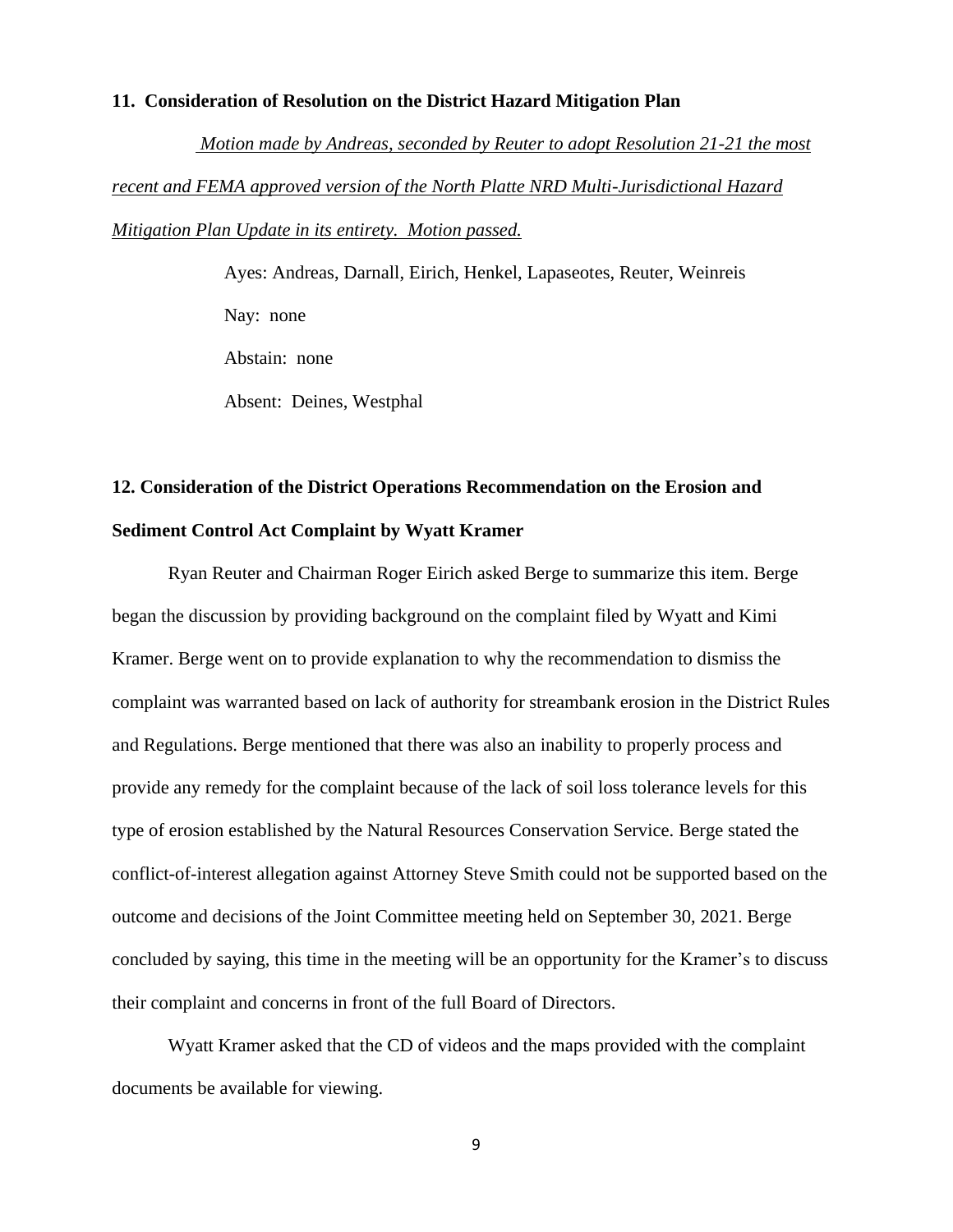Robert Brenner Attorney representing the Kramer's requested that the Board does not allow Smith any opportunity to provide comment on the boundary dispute and ongoing litigation between the Kramer's and Shirley Hardt, and that his request be recorded in the minutes. Berge assured Brenner that it would. Brenner also stated that he and his clients believe this District has authority to act and complete the erosion complaint filed by the Kramer's. Mr. Brenner concluded by stating the ethical standards regarding the actions of Mr. Smith were still in question.

Kramer asked to approach the smart board and began to describe the issues he and his wife have been dealing with regarding excessive erosion along the South Channel of the North Platte River. Kramer pointed out on the displayed map, the boundaries of their property as well as the boundaries of their neighbors who he felt were being impacted by excessive erosion as well. He went on to state that the absence of adequate fencing on the Hardt side of the channel was causing a water quality issue for not only him but his neighbors as well. Kramer went on to explain that He and His wife have resided on the property since 1995, and that adequate fencing containing the cattle on the Hardt side of the river channel has always been an issue, but not to the extent as it is today with Glen Summers as the tenant. Kramer also described the increasing infestation of cattails in the channel and how those cattails were impeding the flow of the river and allowing more and more sediment to be built up inside the channel creating the inability for the river to flow like it should. He continued to say that if the cattle owned by Summers were not allowed to enter the stream, it would eliminate the issues with excessive sediment buildup in time, which in turn would eliminate the infestation of cattails in the channel.

Kramer then asked for the videos he provided be shown.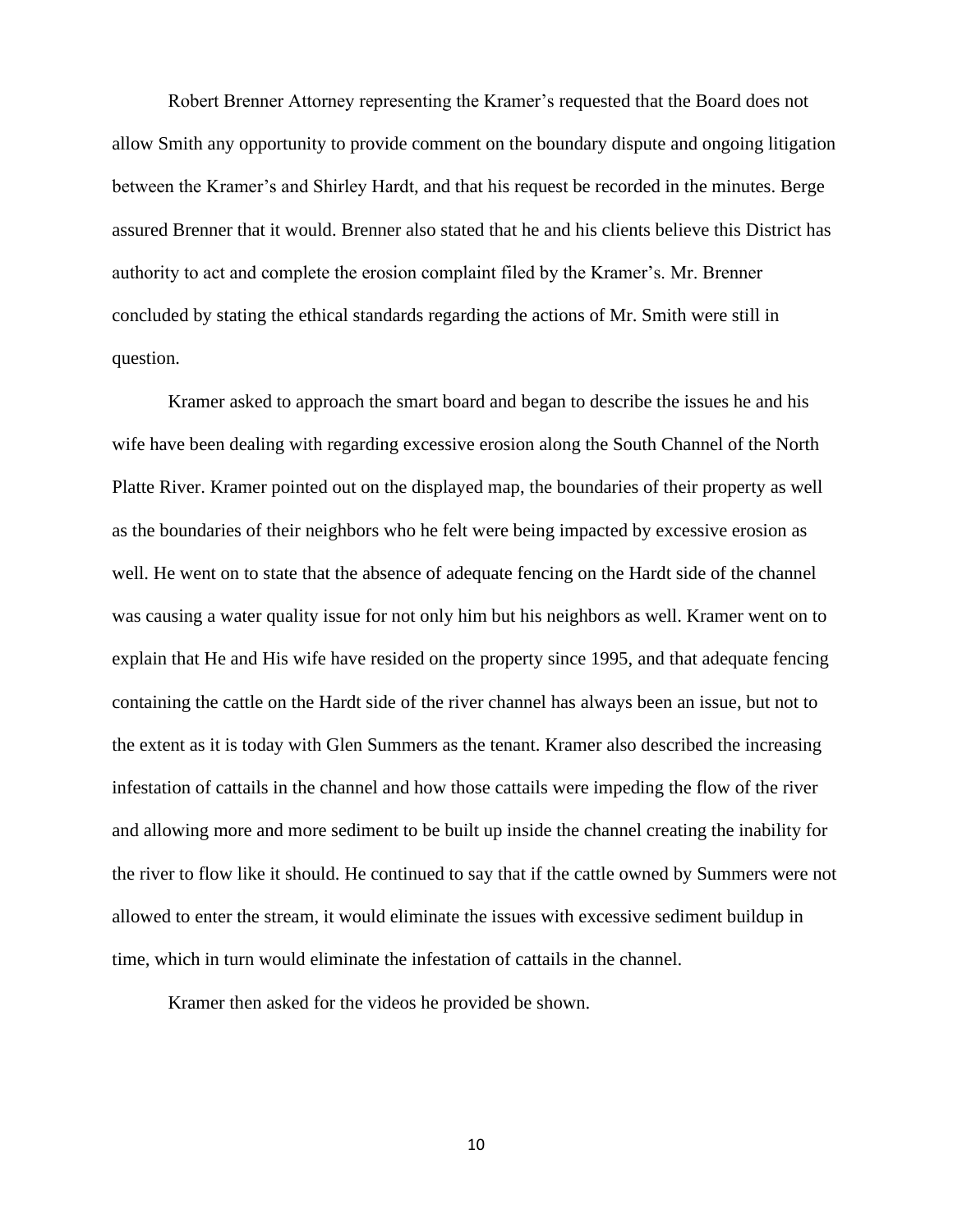After the videos had been shared with the Directors, Kramer stated, all this could be resolved with adequate fencing provided by Hardt and Summers so as their cattle would not be allowed to enter the channel.

Lapaseotes asked Kramer if the South Channel had gone dry in the past, especially in years of drought?

Kramer replied, no it has never been dry.

Lapaseotes then asked Kramer where would the cattle water if not in the river, and if he had ever spoke to Hardt or other tenants about putting up a hot wire on their side of the river.

Kramer responded by saying, he had conversations in the past with other tenants about the possibility of installing a hot wire on their side of the channel, but Hardt's would never allow them to do it. Kramer also stated that erosion concerns could be alleviated by either selecting sites along the river channel to make entrances for only watering or providing stock water with a well and pump system.

Weinreis added to the discussion by sympathizing with Kramer regarding the boundary dispute and provided his own experiences with adverse possession claims that seem to be a continued issue on land bordering a constantly adjusting river channel.

Kramer continued to discuss his understanding of the law regarding accretion land, suggesting that the thread of the river is normally the boundary line and that each landowner along the river needs access to the water in the river.

Kramer then discussed the complaint he and his wife had filed and referred to certain rules in the NPNRD Erosion and Sediment Control Act. Kramer read the following rules aloud: Rule 9. C last sentence reading "The investigator may utilize the services of professional staff, consultants, or technicians of other State or Federal agencies, if necessary". Rule 14A. "Soil and water conservation practices, applicable only to land used for agricultural, horticultural, or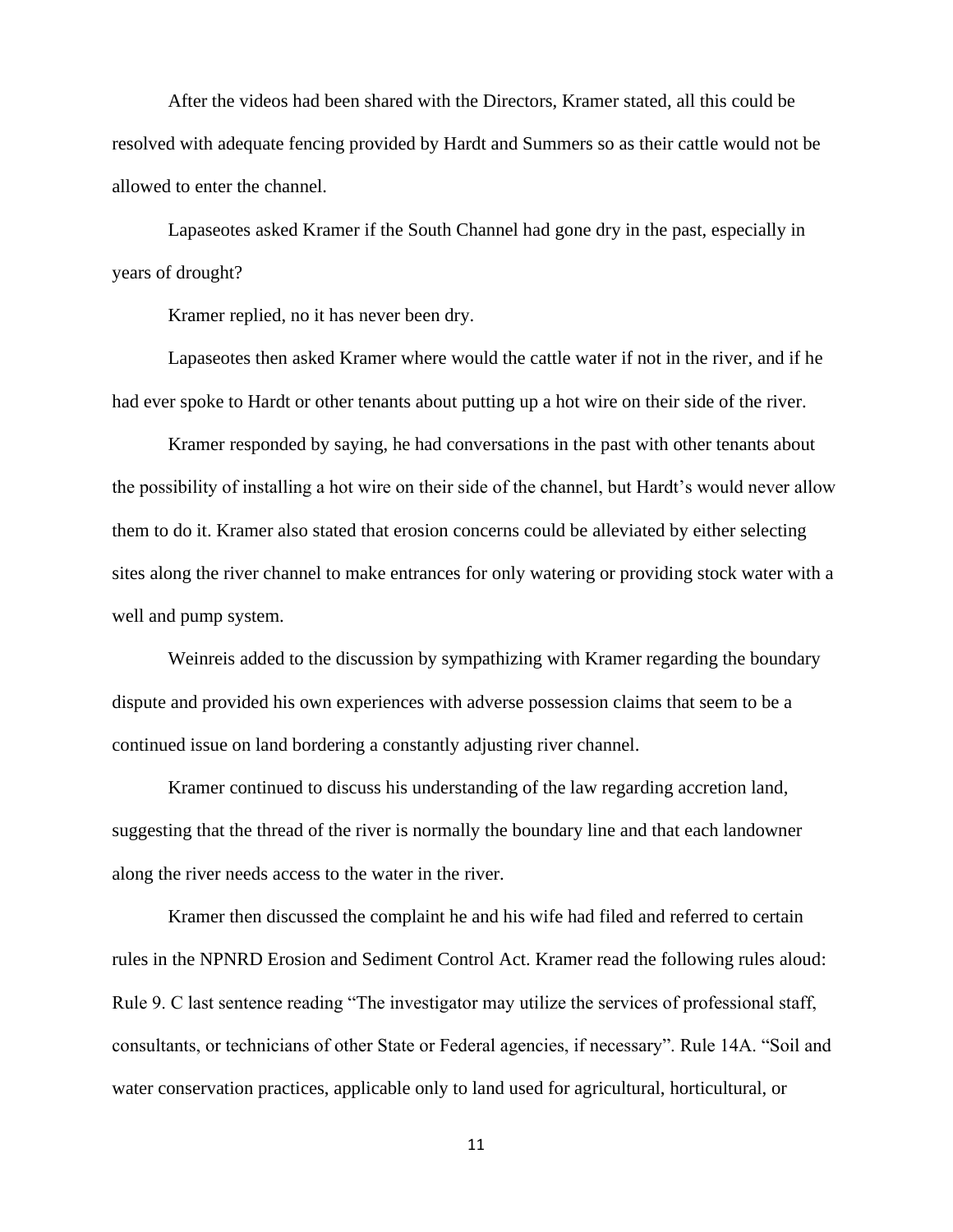silvicultural purposes, may include: (1) permanent practices, such as planting of perennial grasses, legumes, shrubs, or trees, the establishment of grassed waterways, the construction of terraces, grade control structures, tile outlets, and other practices approved by the District. (2) temporary soil and water conservation practices, such as planting of biennial crops, use of stripcropping, contour planting, conservation tillage or residue management system, and any other cultural practices approved by the District. The District shall maintain a complete list of approved permanent and temporary soil and water conservation practices as part of its local erosion and sediment control program". Rule 10 last sentence stating, "Application of the soilloss equation formulas will be made by someone whose qualifications to make such determinations can be supported in court". Kramer concluded by saying that there must be an agency that has the authority to handle such erosion issues.

Smith then asked to approach the Board.

Brenner then stated that Smith should not be able to comment about any litigation between Kramer's and Hardt.

Smith began by stating there were no conflict issues and that he had disclosed to the Board his prior engagement with Shirley Hardt and Glen Summers and that the attorney/client relationship had ended. He felt the disclosure was adequate even though a member of the Board may have felt it wasn't disclosed in a timely manner. Smith went on to cite part of Nebraska Statute 2-4608:

(1) Except to the extent jurisdiction has been assumed by a municipality or county in accordance with section 2-4606, the district may inspect or cause to be inspected any land within the district upon receipt of a written and signed complaint which alleges that soil erosion is occurring in excess of the applicable soil-loss tolerance level.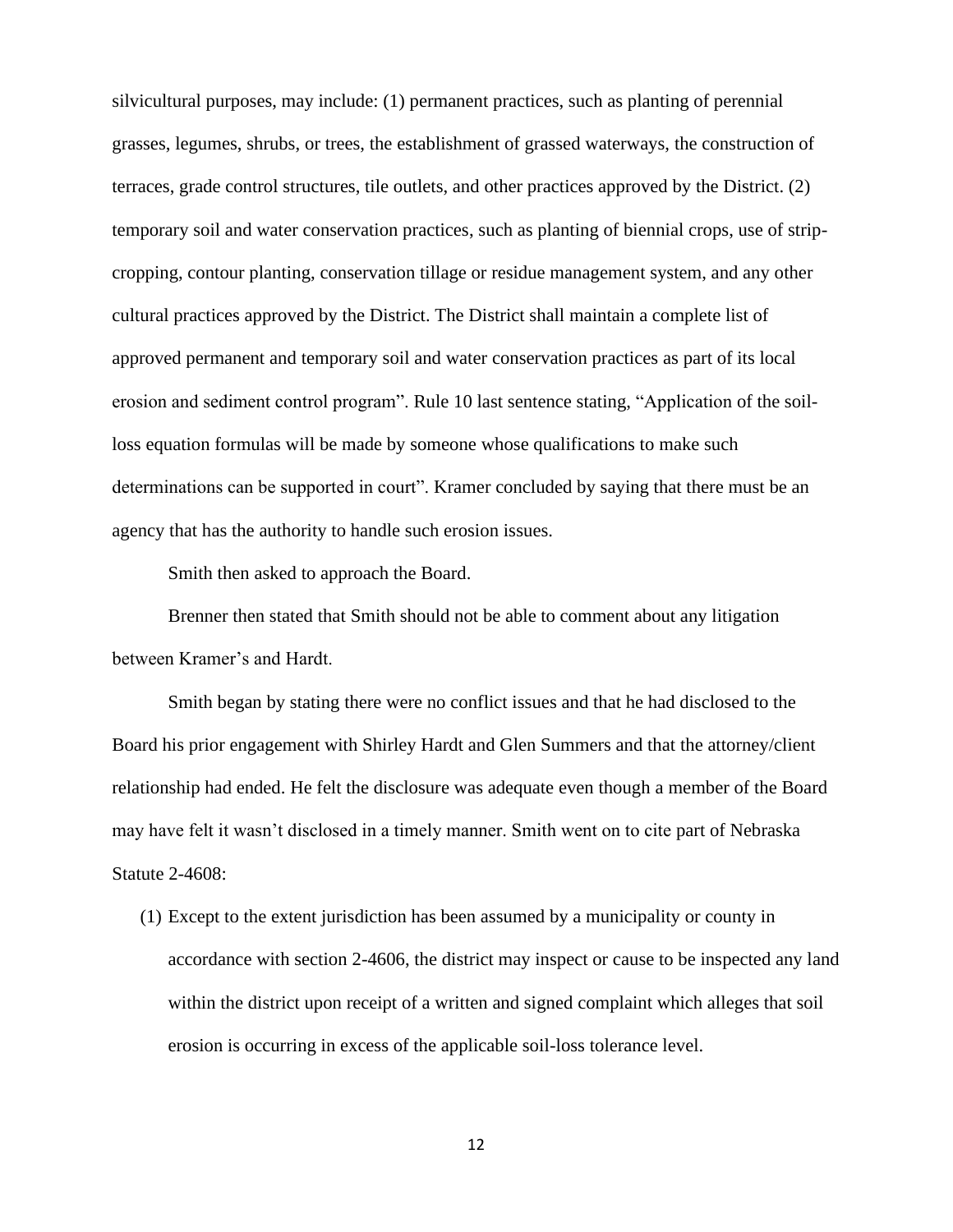Smith explained how and why Neb. Rev. Stat § 2-4608 and the NRD'S Rules and Regulations, including 5,7,8 and 10, do not authorize or require the Board to take action on the Kramers' filed complaint due to the lack of any established soil-loss tolerance level and the directive that soil losses from stream bank erosion could not be calculated. Regarding Kramers' assertions to the Board about trespassing and the boundary dispute to the accretion land involved, Smith reminded the Board that the District Court had the only jurisdiction to decide these questions and the Board could not consider or resolve those issues.

Andreas stated that he was in support of Smith and believes there were no issues regarding a conflict.

Weinreis added that he understood the concerns the Kramer's brought forward, but those concerns do not give him the right to change his official duty as an NRD Board Member.

Lapaseotes echoed the same response as Weinreis.

## *Motion made by Henkel, seconded by Andreas to dismiss Complaint 44 filed by Wyatt*

## *and Kimi Kramer. Motion passed.*

Ayes: Andreas, Henkel, Lapaseotes, Reuter, Weinreis Nay: Darnall Abstain: Eirich Absent: Deines, Westphal

#### **13. Adjourn**

There being no further business, the Chairman called for a motion to adjourn.

*Motion made by Lapaseotes, seconded by Henkel to adjourn at 4:28 pm., MDT. Motion* 

*passed.*